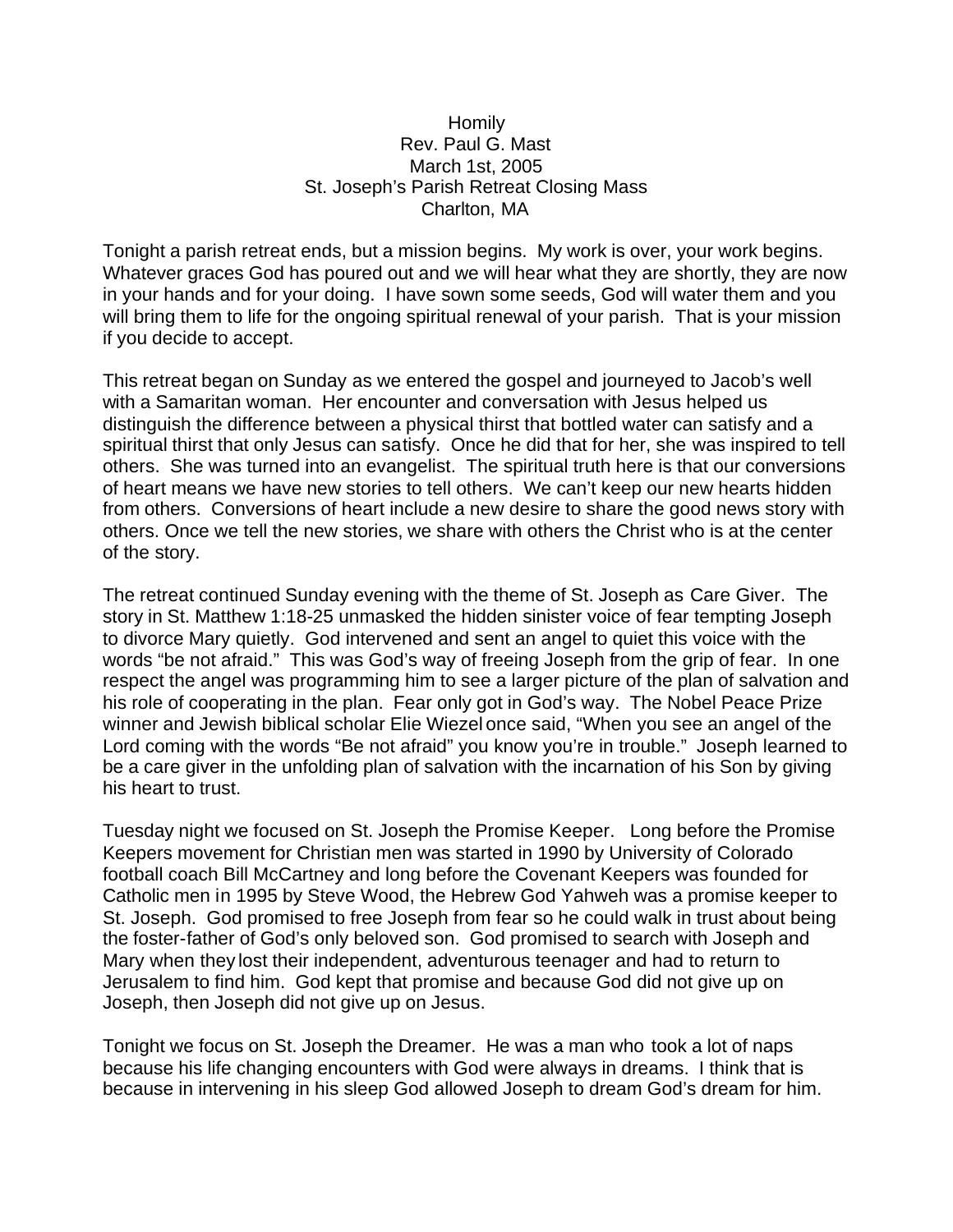Those dreams included taking Mary as his wife, seeking and finding the Christ child in the Jerusalem Temple and fleeing with Mary and the child into Egypt to escape the slaughter of the Holy Innocents by King Herod. This last dream in Matthew 2:13-24 is significant. The first exodus was Yahweh intervening on behalf of the chosen people, freeing them from slavery and leading them out of Egypt to the Promised Land. The second exodus was God intervening again by rescuing the Holy Family in Galilee and fleeing with them to Egypt. The good news in this bad news story is that God's plan is not frustrated by the rage of Herod. Part of God having the last word in this chapter of the plan of salvation is breaking into Joseph's sleep and enabling him to see God's dream of saving the child so He can fulfill his mission to be the savior of all.

This inspires me to ask what are God's dreams for you as a faith community celebrating 105 years of Catholic presence and life in Charlton, MA? Part of this retreat has been to slow down, get quiet, be still and listen. All of this spiritual activity is a prelude to dreaming God's dreams for you. What dreams have been revealed to you during this retreat? What is your part in the larger picture of the ongoing spiritual renewal of your parish as you begin a new year in your faith history? As the retreat director, I would like to share four dreams I have for you.

1. Dream about creating a Perpetual Adoration Chapel. As I look around your new building, I notice it is a work in progress. Four years ago when you dedicated it the idea of a Perpetual Adoration Chapel, it may not have been in the blueprints. But, perhaps the unfinished portion means that God wants you to dream about a sacred space where adoration of the Blessed Sacrament can foster a healing ministry in the parish. A sacred space where hurting families can come, take off their shoes in the presence of Jesus and begin to heal. A sacred space where people who multi-task can slow down and be reminded that there is more to life than increasing its speed. A sacred space where the healing voice of quiet can be heard over the hurting voices of fear and anger. You have a pastor who would encourage such a sacred space and adoration ministry. Listen to his voice as you dream this dream.

2. Dream about more faith witnessing at Masses. At Christmas and Easter parishioners who are rooted here should give witness to those who only pass through those two times of the year. During the 50 days of Easter as part of the mystogogia of the RCIA the newly initiated members need to tell their stories. And you need to hear what they saw in you that they wanted and will find it by being part of this faith community. Finally, your parish feast on March 19th is an ideal time for parishioners to witness to the influence St. Joseph's Parish has had on your faith journey. In the words of Rabbi Abraham Heschel, "There are no proofs for the existence of God. There are only witnesses." I challenge you to dream how that might take shape here at Charlton, MA.

3. Dream about an Evangelization Ministry. For years we were asked to pray for the conversion of Russia. We all rejoice that communism has been abolished and the people of Russia are free to practice their faith. The ones who now need prayer and evangelization are our own non-practicing Catholics. Some of them are lazy while others are hurting or angry. They all need outreach, care and an invitation to come back home.